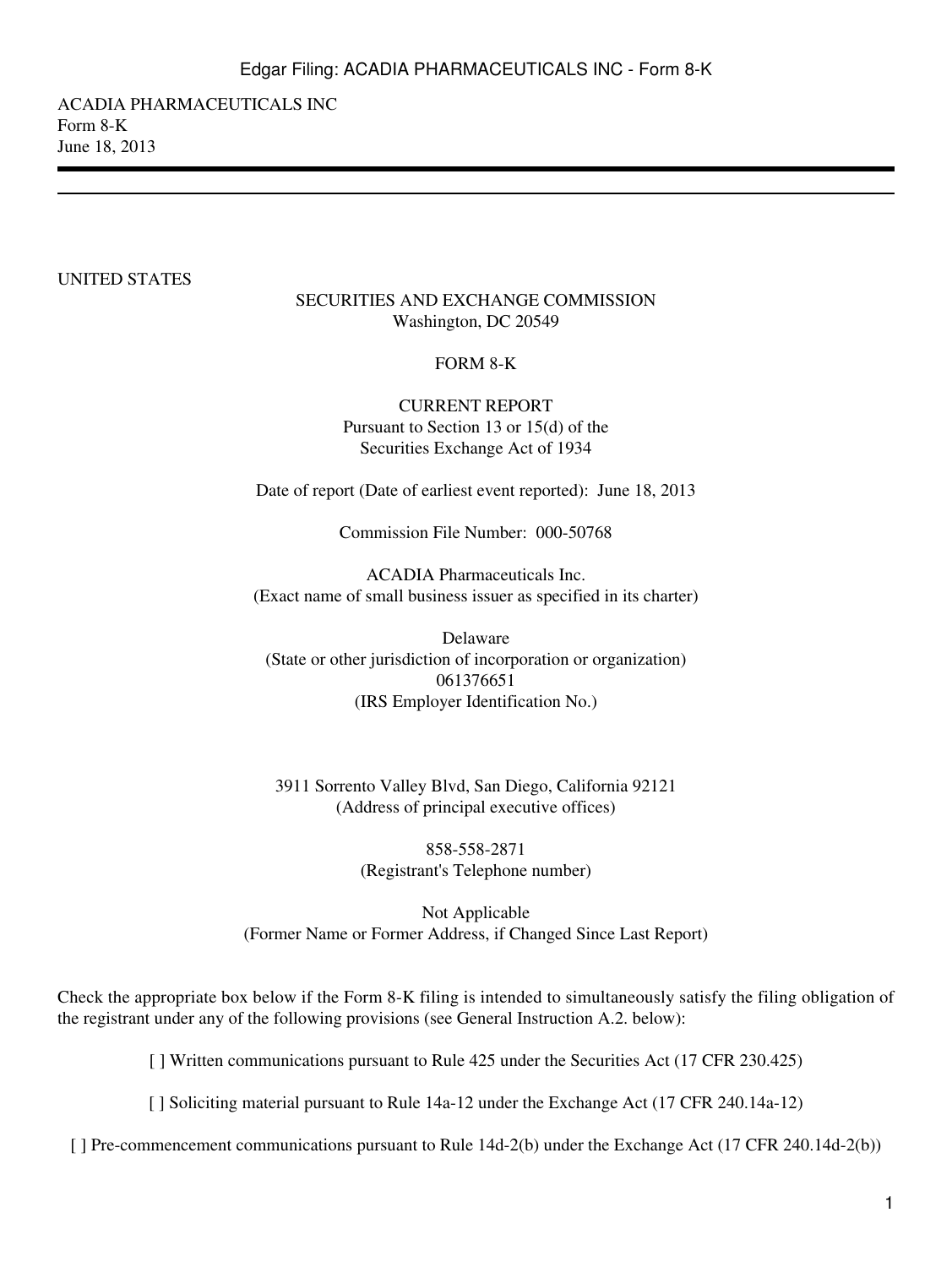[ ] Pre-commencement communications pursuant to Rule 13e-4(c) under the Exchange Act (17 CFR 240.13e-4(c))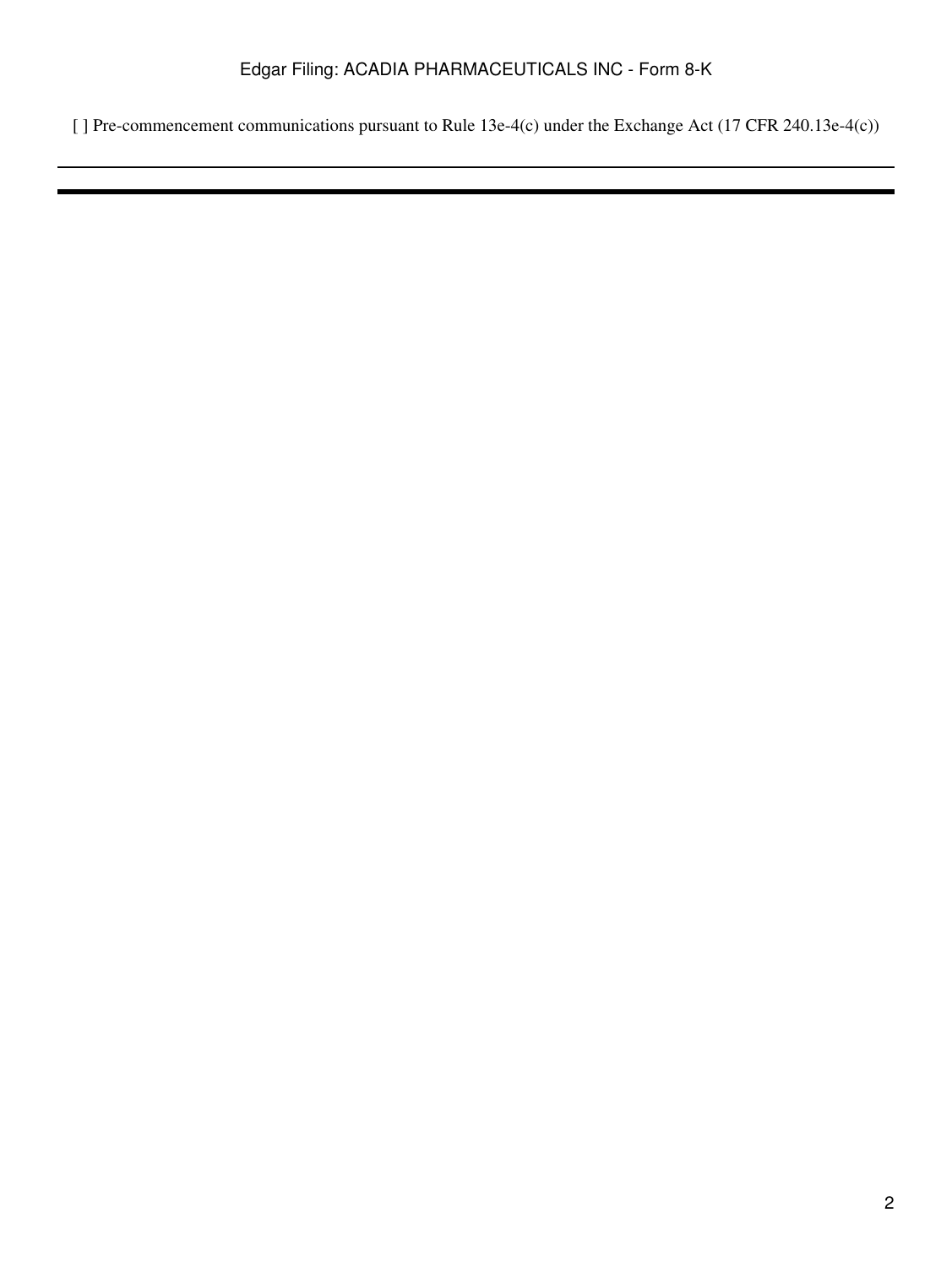## Edgar Filing: ACADIA PHARMACEUTICALS INC - Form 8-K

#### **Item 8.01 Other Events.**

ACADIA Pharmaceuticals Inc. presented data from its Phase III program with pimavanserin for Parkinson's disease psychosis ("PDP"), including data from its pivotal Phase III study (the "-020 Study") and the related, open-label safety extension study (the "-015 Study"), at a poster session at the 17th International Congress of Parkinson's Disease and Movement Disorders, which is taking place in Sydney, Australia from June 17 - 20, 2013. As of March 2013, a total of 458 PDP patients from 14 countries with a mean age at study-entry of 71 years had rolled over into the -015 Study from the -020 Study and two earlier six-week placebo-controlled trials, the -012 and -014 studies. During the open-label study, patients receive 40 mg of pimavanserin daily and evaluations occur at week 2 and at months 1, 3, 6, 9 and 12, as well as every 6 months thereafter. About half of the patients in the open-label -015 Study have stayed on pimavanserin for more than a year. The data suggest that long-term administration of 40 mg of pimavanserin is generally safe and well tolerated in patients with PDP. The majority of adverse events observed in the -015 Study were mild to moderate and no change in the pattern or severity of events was observed with time on study. The adverse event profile observed for the open-label study has been similar to that seen in the 6-week blinded, placebo-controlled studies. In addition, the rate of discontinuation due to adverse events in the -015 Study appears to be lower than that recently reported in a third-party study of patients over 40 years old who used one of four commonly prescribed atypical antipsychotic drugs, olanzapine, risperidone, quetiapine and aripiprazole. In the 6-week PDP studies, the 40 mg pimavanserin arms produced small but consistent mean increase in OTcB (~7-9 msec) with no associated clinical effects. In the -015 Study, no exacerbation of this effect was observed.

Although there are no formal efficacy endpoints in the open-label -015 Study, antipsychotic effect was measured at one month using the SAPS-PD scale and at all study visits using the Clinical Global Impression Improvement ("CGI-I") scale and the Clinical Global Impression Severity ("CGI-S") scale. The CGI data are intended to provide the investigator with information to determine whether patients continue to derive benefit from pimavanserin during the open-label study. Patients who entered the -015 Study from the 40 mg treatment arms of the previous six-week studies maintained about the same mean improvement in SAPS-PD scores one month later. Patients who entered the -015 Study from the placebo arms of the previous six-week studies displayed a marked improvement in mean SAPS-PD scores after one month in the -015 Study. In addition, the long-term CGI data indicate durability of treatment effect for patients remaining in the open-label study.

In a separate poster, ACADIA presented the effects on sleep and daytime wakefulness that were assessed in the previously reported -020 Study. Although the -020 Study did not require sleep impairment at entry, pimavanserin demonstrated a significant improvement in nighttime sleep at weeks 4 and 6 compared to placebo. Patients who entered the -020 Study with severe nighttime disturbances (i.e., those having a baseline score of at least 7 on the Scales for Outcome in Parkinson's Disease - Nighttime Sleep, or SCOPA-NS) benefitted the most from pimavanserin therapy and showed highly significant nighttime sleep improvements at weeks 2, 4 and 6 compared to placebo. The positive effect of pimavanserin on nighttime sleep and daytime wakefulness did not correlate with antipsychotic measures, thus indicating that the sleep and wakefulness improvements of pimavanserin seen in the -020 Study may represent treatment benefits independent from the antipsychotic efficacy.

## Forward-Looking Statements

Statements in this report that are not strictly historical in nature are forward-looking statements. These statements include but are not limited to statements related to ACADIA's drug discovery and development programs, the benefits to be derived from ACADIA's product candidates, in each case including pimavanserin, the potential sleep and wakefulness improvements or long-term antipsychotic benefits from treatment with pimavanserin, and the potential benefits of pimavanserin in comparison to commonly prescribed atypical antipsychotics. These statements are only predictions based on current information and expectations and involve a number of risks and uncertainties. Actual events or results may differ materially from those projected in any of such statements due to various factors, including the risks and uncertainties inherent in drug discovery, development and commercialization, and the fact that past results of clinical trials may not be indicative of future trial results. For a discussion of these and other factors, please refer to ACADIA's annual report on Form 10-K for the year ended December 31, 2012 as well as ACADIA's subsequent filings with the Securities and Exchange Commission. You are cautioned not to place undue reliance on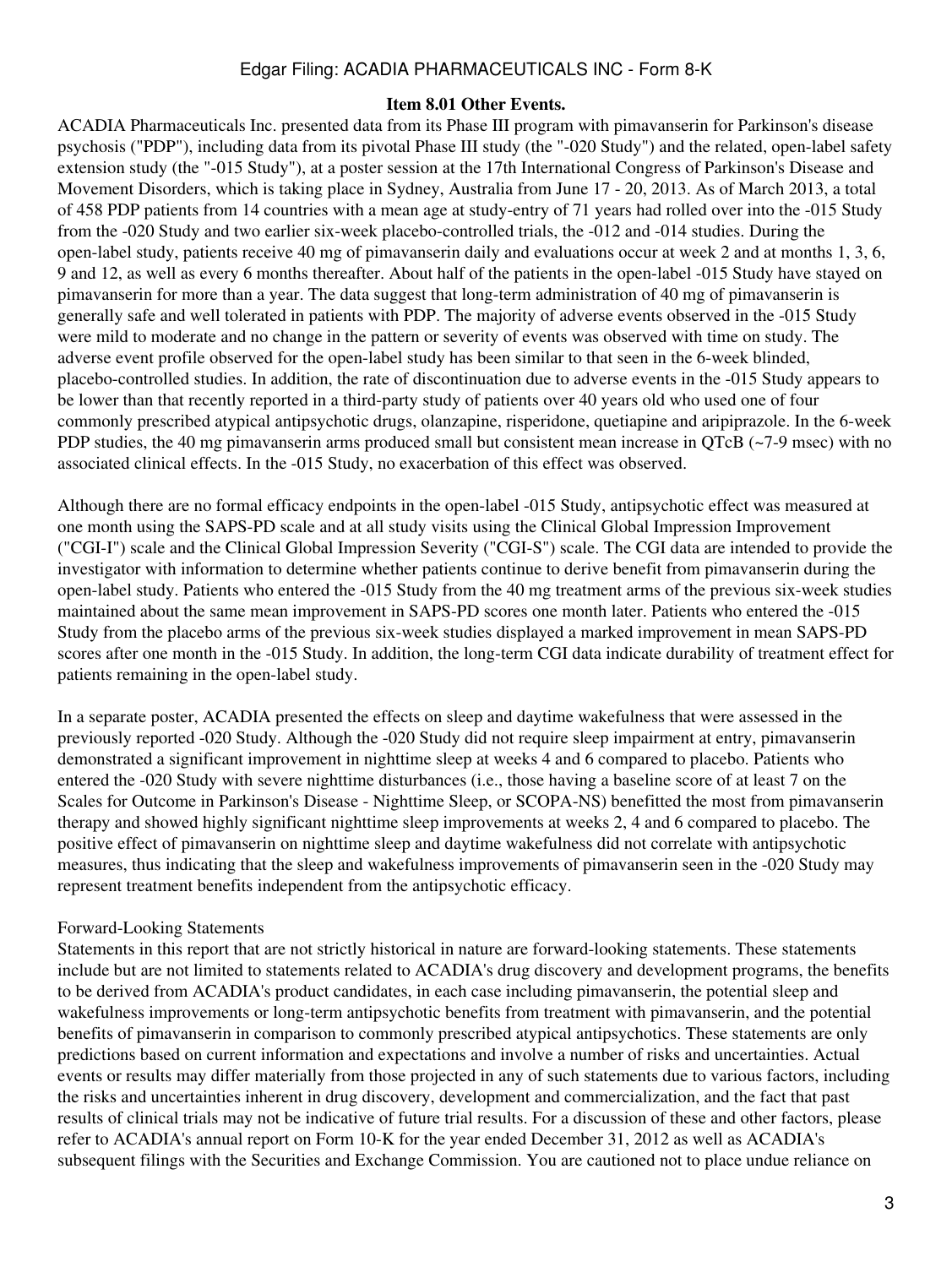## Edgar Filing: ACADIA PHARMACEUTICALS INC - Form 8-K

these forward-looking statements, which speak only as of the date hereof. This caution is made under the safe harbor provisions of the Private Securities Litigation Reform Act of 1995. All forward-looking statements are qualified in their entirety by this cautionary statement and ACADIA undertakes no obligation to revise or update this press release to reflect events or circumstances after the date hereof, except as required by law.